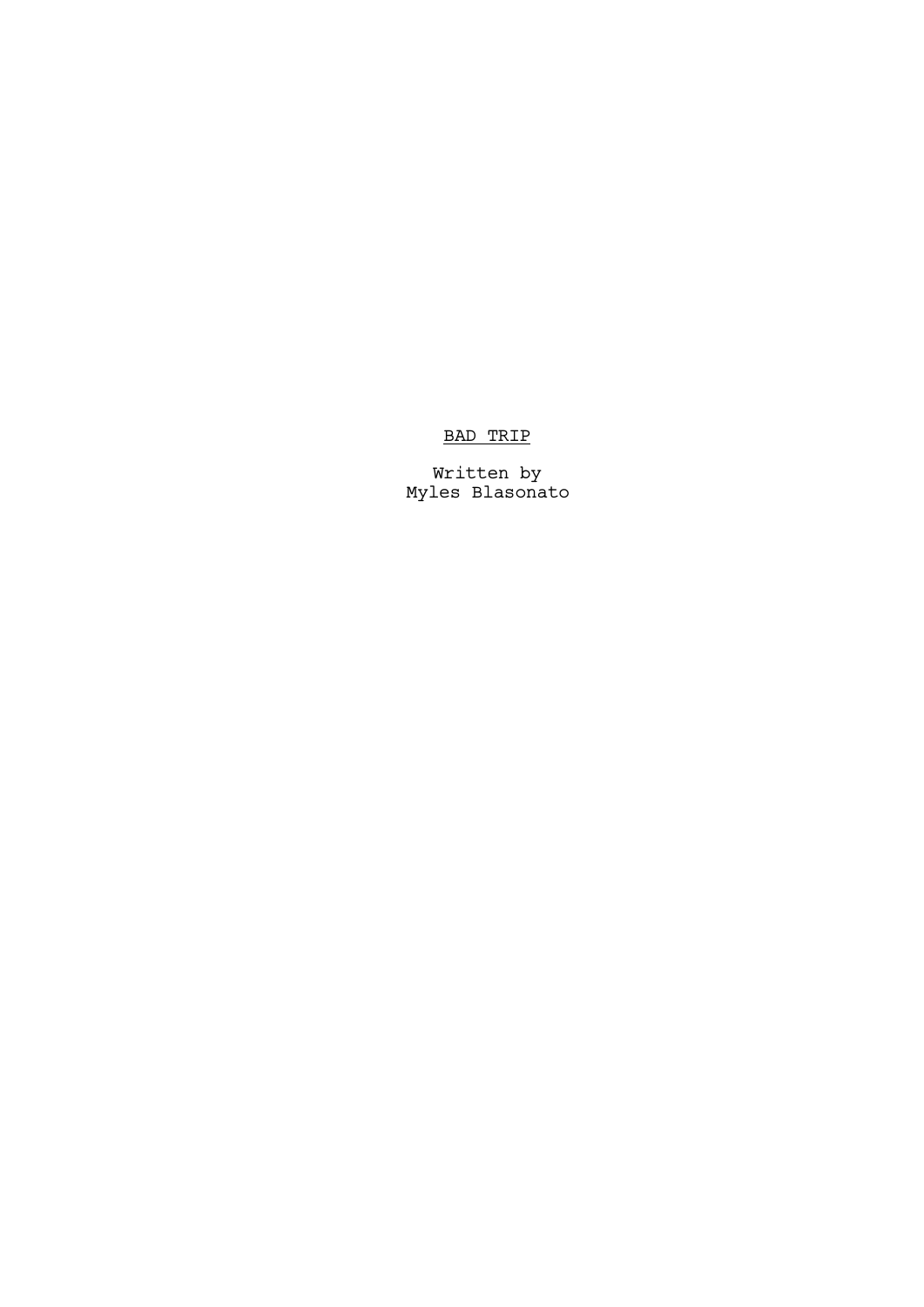EXT/INT. CAR - DAY (MOVING)

CARLA GARCIA, 18, is sitting in the passenger seat holding a beer while her best friend GINA VARGAS, 19, is driving. DANCE music is playing on the radio.

> GINA So you think I dump him?

**CARLA** Leave his ass, Bruja!

Gina laughs:

GINA Kay, kay. (jokingly) I love having my own personal psychiatrist.

CARLA Once a cheater, always a cheater. No?

GINA

You're right.

CARLA Of course I'm right, Bruja!

Carla takes a sip of her beer and begins SINGING along to the radio.

Gina laughs and JOINS in.

The car SPEEDS off into the distance.

EXT. MUSIC FESTIVAL ENTRANCE - DAY

Carla and Gina are waiting in line to go through the gates and receive their wrist bands. Cops and guards patrol the entrance.

> GINA You sure we're not gonna get caught?

CARLA Hundred percent. You know I've done this before.

GINA I know but I haven't.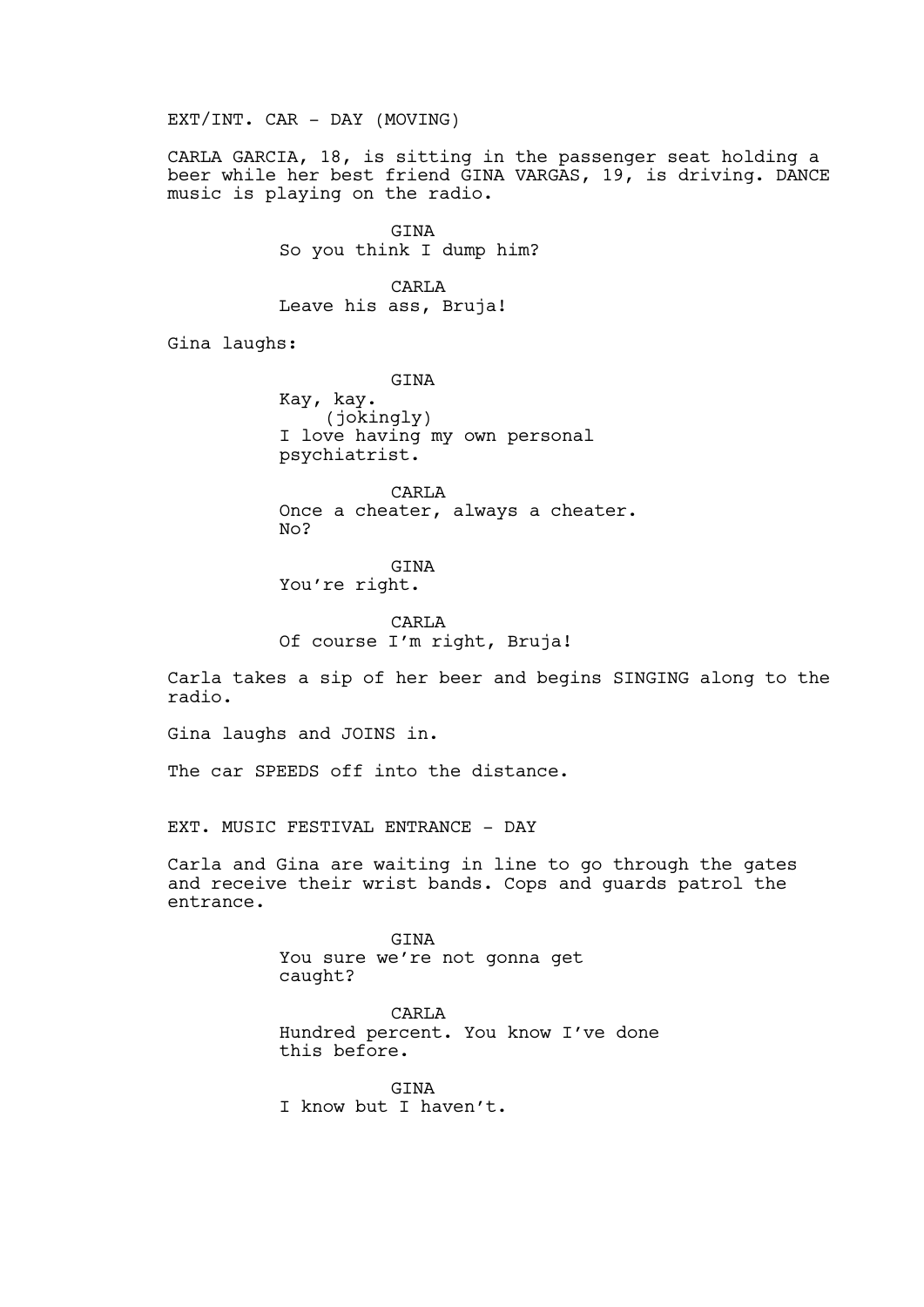CARL<sub>A</sub> These dogs aren't even real sniffer dogs. The festivals don't make enough to hire actual dogs. These ones are just to scare you. Carla and Gina are next in line: GINA I trust you. The guard signals to Gina, first. Gina walks up to the guard. GUARD Hands up, please. The guard uses a detector and rubs along Gina's arms. Gina turns to face Carla. Carla's eyes widen - a hint to stop being obvious. The guard uses the detector on Carla's legs. BEEP, BEEP, BEEP. Carla worryingly holds her breath. Gina begins to sweat. GUARD (CONT'D) You're ankle bracelet. Gina raises her leg. The quard runs the detector over it. BEEP, BEEP. GUARD (CONT'D) You're good to go. Next! Carla breathes out. Gina wipes the sweat off her face. EXT. MUSIC FESTIVAL - DAY Gina is waiting out front of the Portable toilets. Carla exits one of the toilets. Smugly walks over to Gina:

**CARLA** (smiles) Got 'em out.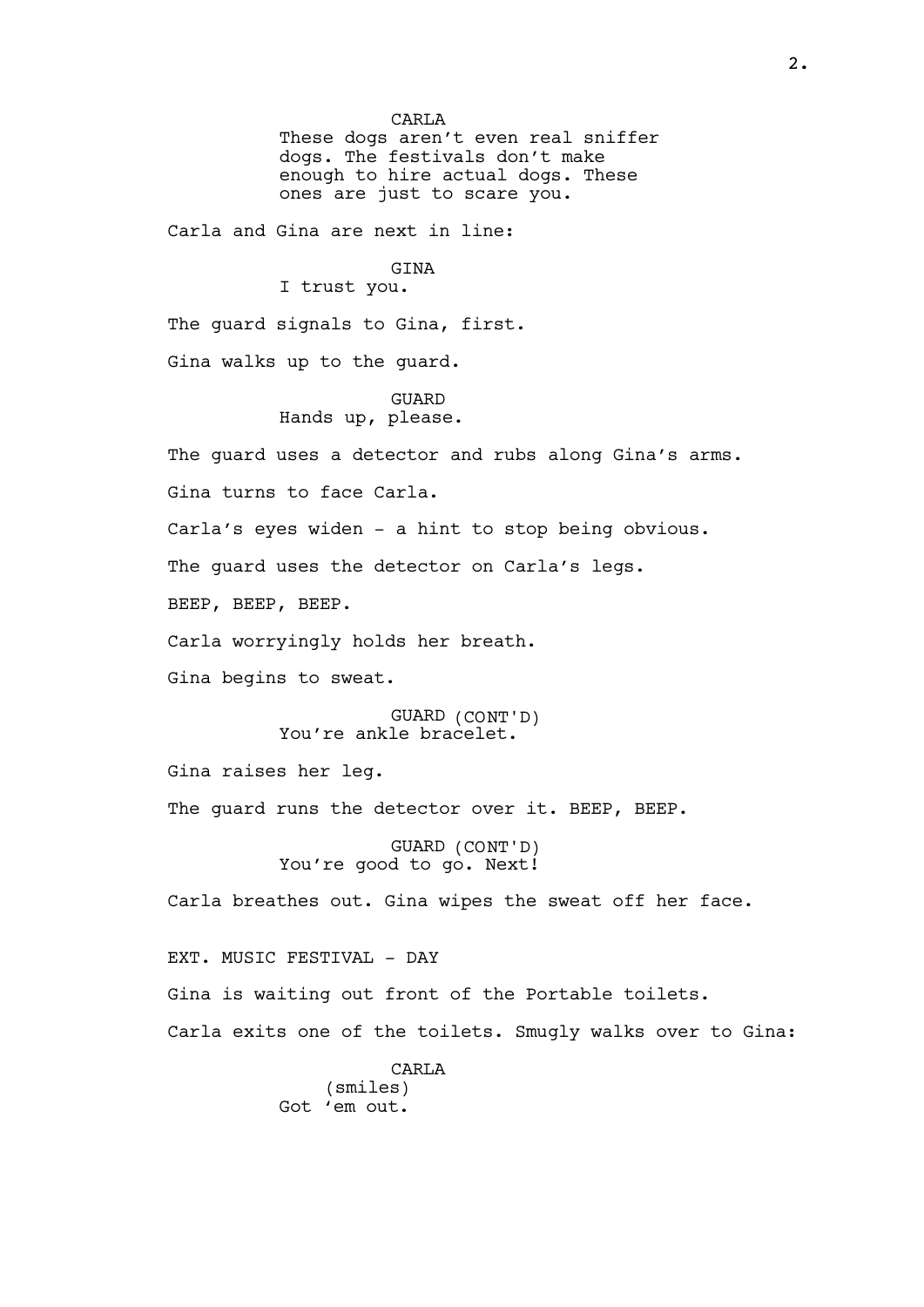**GTNA** Yes! My turn! SERIES OF SHOTS: Carla and Gina DANCING at Red Stage. Carla and Gina DRINKING at Blue Stage. Carla and Gina pop pills while MOVING to the music. Carla and Gina slowly SWAYING at Green Stage. Carla begins to sweat: GINA (CONT'D) (loudly) You okay? CARLA (wipes forehead) I'm fine. Just feeling good! Gina LAUGHS. Carla LAUGHS. CARLA (CONT'D) I just need to go to the bathroom. **GTNA** I'll come with. **CARLA** It's cool. I'm fine. **GTNA** Sure? Carla winks at Gina. EXT. MUSIC FESTIVAL - AFTERNOON Carla attempts to make her way to the portable toilet, WOBBLY. She cuts through the back of some small shop and merchandise storage tents. Carla LEANS against the fence. Her vision blurry. She VOMITS and FAINTS.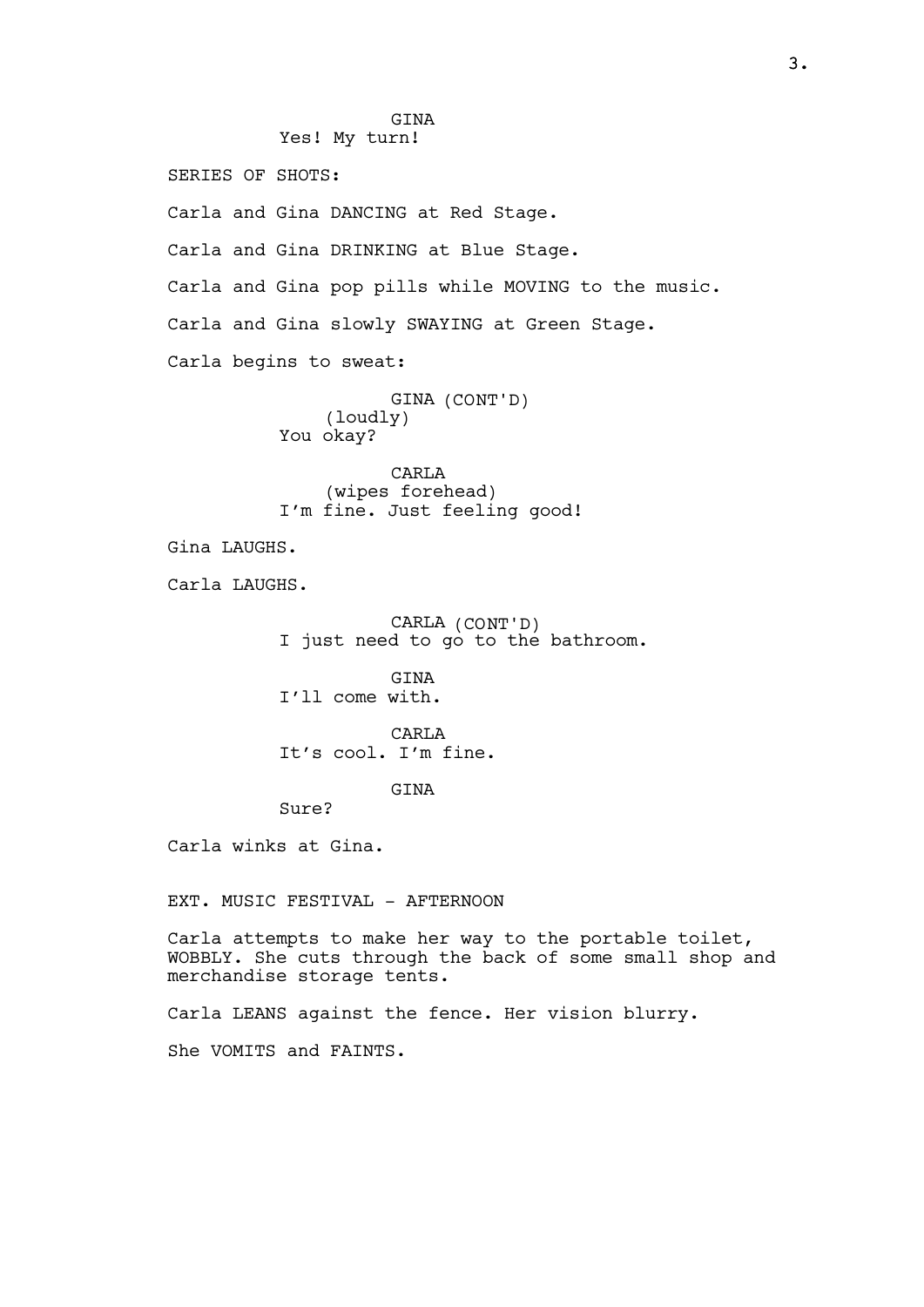Carla opens her eyes. Stands, rubs her head and looks around in confusion. The sun is SETTING. Carla looks around. **CARLA** (screams) Gina! Carla reaches into her back pocket. She's lost her phone. CARLA (CONT'D) Dammit. Carla approaches the nearest person; a man: CARLA (CONT'D) Excuse me, I've lost my friend... The person ignores Carla. CARLA (CONT'D) Hellooo...?? (to self) Jerk. Carla hurries over to the Green Stage tent.

EXT. MUSIC FESTIVAL GREEN STAGE ENTRANCE - AFTERNOON Carla runs over to the first girl she sees:

CARL<sub>A</sub>

Hey!

The girl continues to walk.

CARLA (CONT'D)

Excuse me!

EXT. MUSIC FESTIVAL - AFTERNOON

Carla reaches out to touch the girl on the shoulder and her hand PASSES through.

> CARLA (CONT'D) What the hell? (beat) How high am I?

4.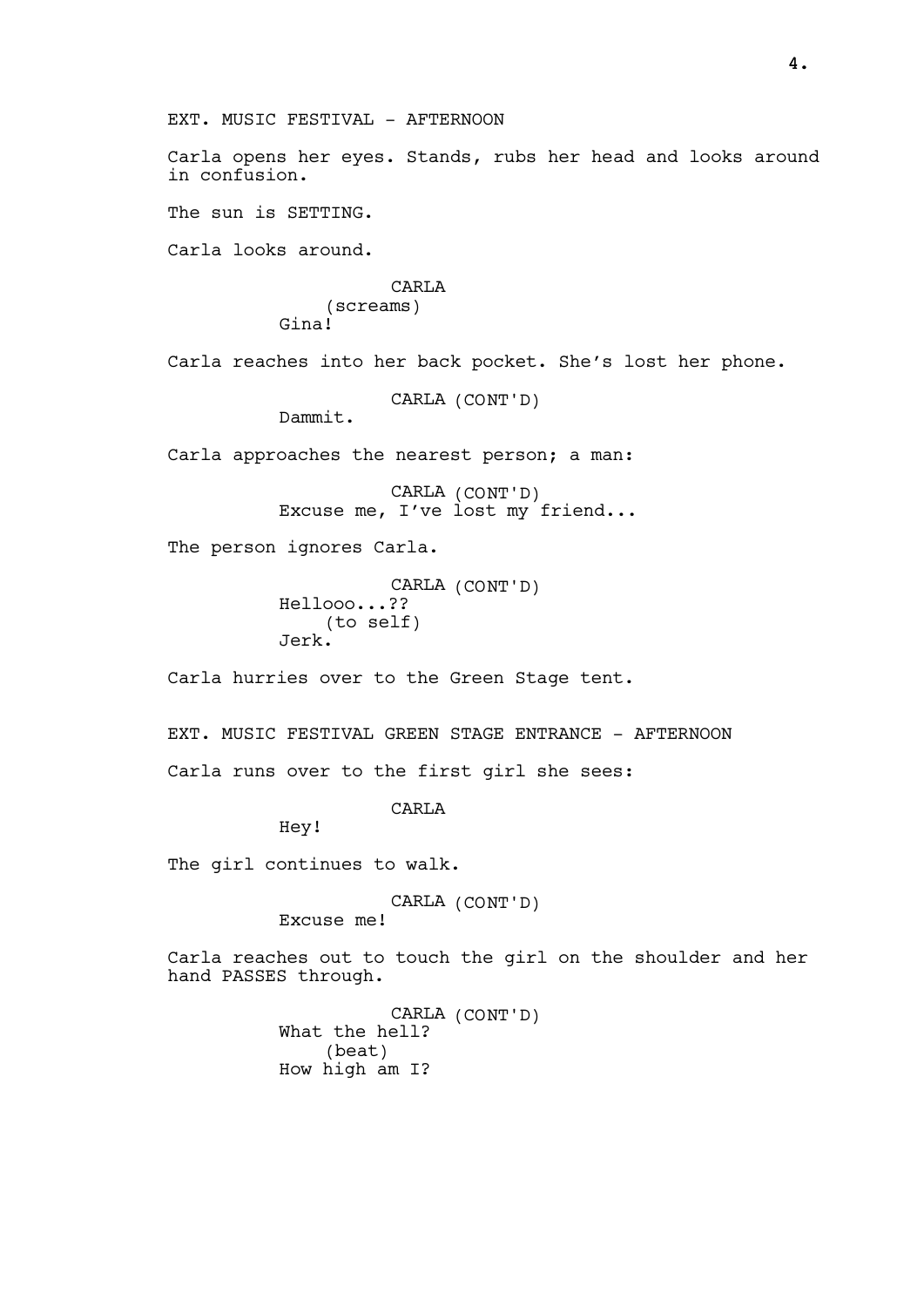Carla reaches out to touch the tent and her hand passes through. She walks through the tent. INT. MUSIC FESTIVAL GREEN STAGE TENT - AFTERNOON Carla stares at her hand. It vanishes. She REMEMBERS. SERIES OF SHOTS: 1. Carla and Gina in the car DRIVING to the festival. 2. Gina setting off the DETECTOR. 3. Carla EXITING the portable toilet. 4. Carla and Gina PARTYING at the different stages. 5. Carla LEAVING and cutting through the back of a tent. 6. Carla DROPPING her phone behind a rock. 7. Carla FAINTING. Carla's eyes widen. EXT. MUSIC FESTIVAL - LATE AFTERNOON Carla returns to where she fainted. Her body lay unconscious on the ground. CARLA Oh shit. Shit. Carla searches for her phone, finds it, and sees a number of missed calls from Gina. INT. MUSIC FESTIVAL RED STAGE ENTRANCE - SAME Gina is chatting to a GUY. BEEP, BEEP. Gina takes out her phone from her back pocket. ON PHONE:

5.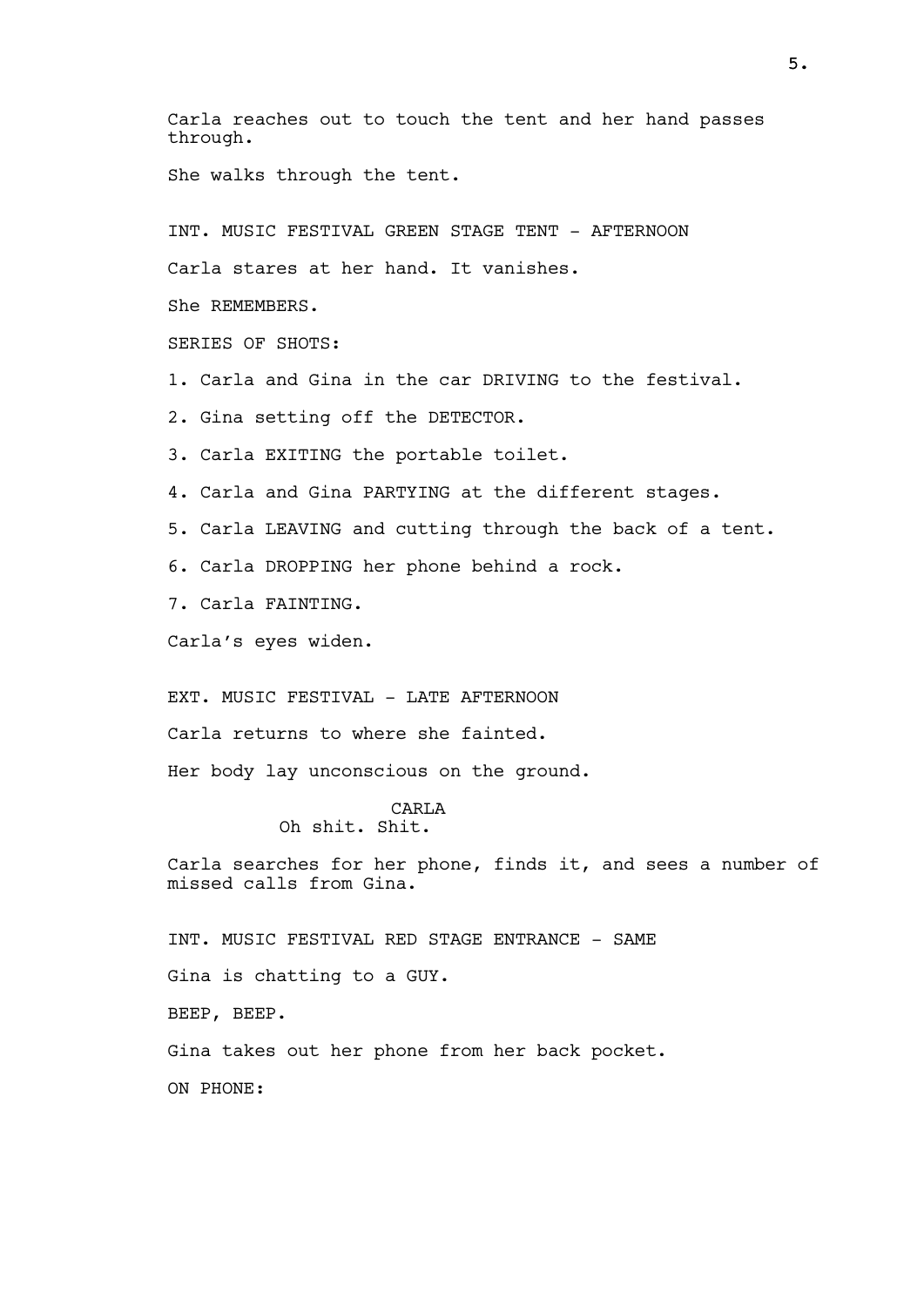'G, behind storage tents. little time. Cum qik. Don't tell nbody.'

BACK TO SCENE.

Gina begins TYPING a response:

GINA (to guy) Sorry, I have to go.

EXT. MUSIC FESTIVAL - LATE AFTERNOON

Gina starts making her way toward the location Carla fainted.

SECURITY GUARD (O.S.)

Hold it!

Gina stops.

GINA

What now?!

SECURITY GUARD Hey! Don't give me that tone. Arms up.

GINA

Fuck sake.

BEEP, BEEP.

The guard searches Gina:

SECURITY GUARD Pingers, kid? Shit - possession is a criminal offence. You're also fined four hundred bucks and banned from festivals for twelve months.

GINA You can have them, please let me go.

SECURITY GUARD I can't kid, I have to escort you out but I won't fine you or turn you into the cops.

The place Carla fainted.

CARLA Come on Gina. What's going on?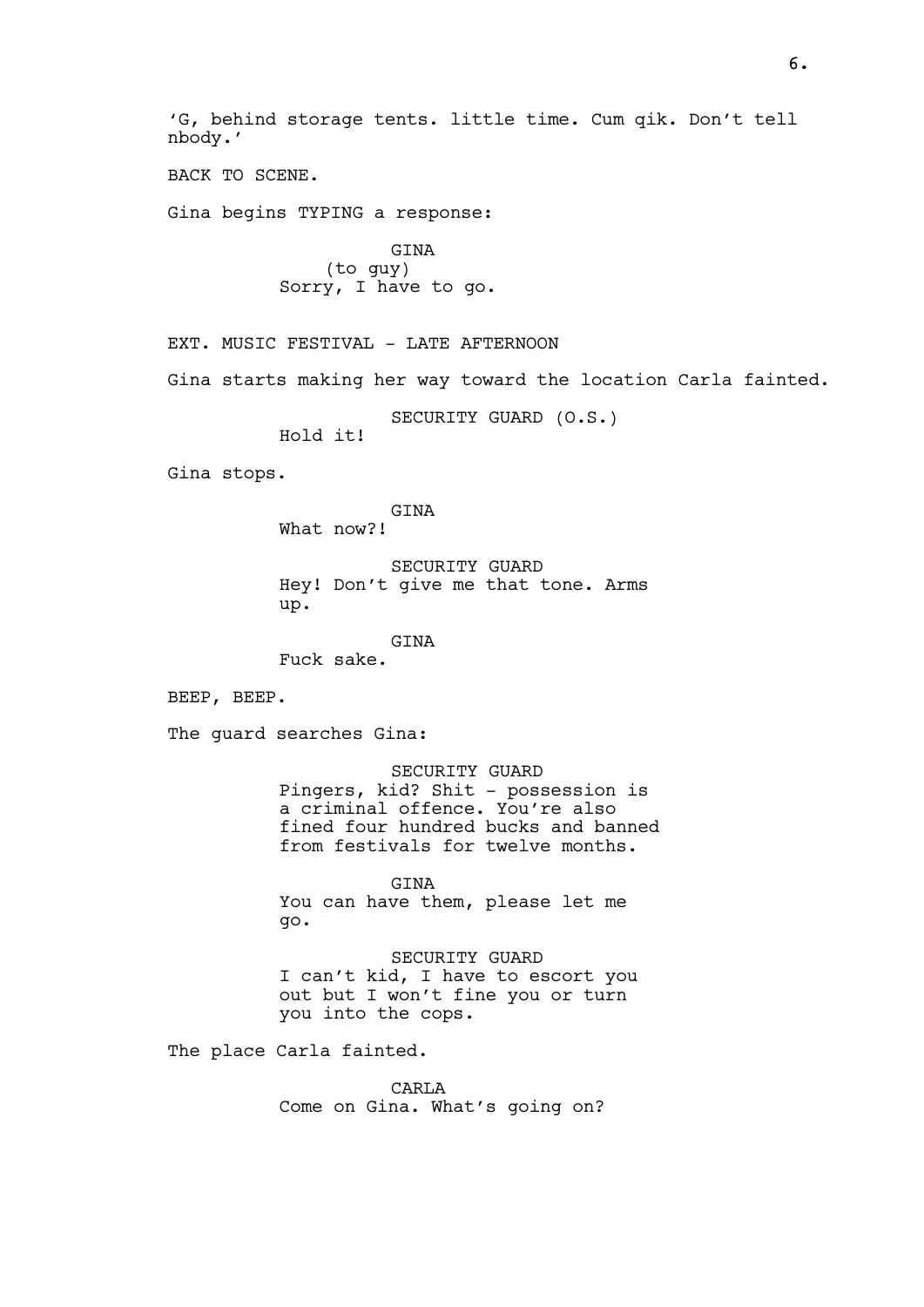Carla checks her phone.

BATTERY DEAD

CARLA (CONT'D)

Shit!

Carla's arm slowly vanishes.

EXT. MUSIC FESTIVAL ENTRANCE - NIGHT

Gina is outside attempting to CALL carla.

Straight to voicemail:

GINA Fuck! Her phone's dead. (beat) Yellow storage tent.

Gina looks around.

An insanely TALL GUY.

GINA (CONT'D) Hey. How about you put me on your shoulders?

TALL GUY

Hell yeah!

Gina jumps on and Tall Guy raises her up.

Gina quickly skims the festival and spots the yellow tent.

GINA

Bingo. (to Tall Guy) Hey, think you can sneak me in with your friends? (seductively) I'll be really thankful.

Tall Guy, his crew, and Gina walk over to the gates together in a large group. They all have wristbands and attempt to walk past.

> SECURITY GUARD Hey, you!

> > **GTNA**

Shit.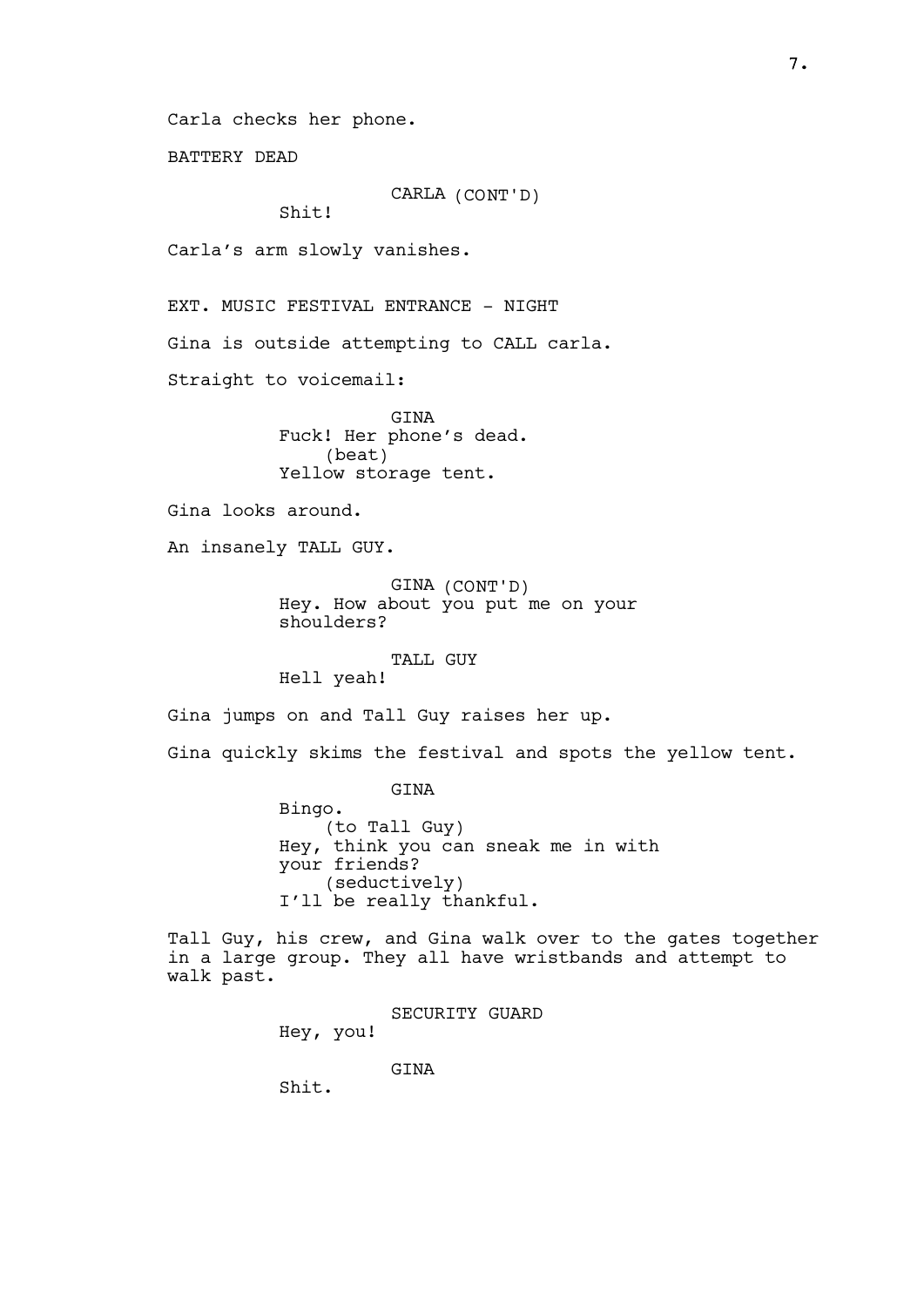You.

Gina grabs Tall Guy and starts making out with him.

SECURITY GUARD (CONT'D)

Ali??

The Guard recognizes Tall Guy. He stops kissing Gina:

ALI (to security guard) Hey bro! What's going on?

SECURITY GUARD Not much man. Same bullshit. Who's the hottie?!

AT<sub>I</sub>T Just bagged her.

> SECURITY GUARD (chuckles) Have fun bro. Catch up soon.

## AT<sub>I</sub>T

For sure.

Ali turns to face Gina who is gone.

ALI (CONT'D) What the?!

He searches:

ALI (CONT'D)

Shit.

EXT. MUSIC FESTIVAL - NIGHT

Gina spots Carla's body on the ground behind the yellow storage tent.

## GINA

Carla!

Gina tries to give her mouth to mouth.

Carla's soul is standing above Gina. Only her head remains.